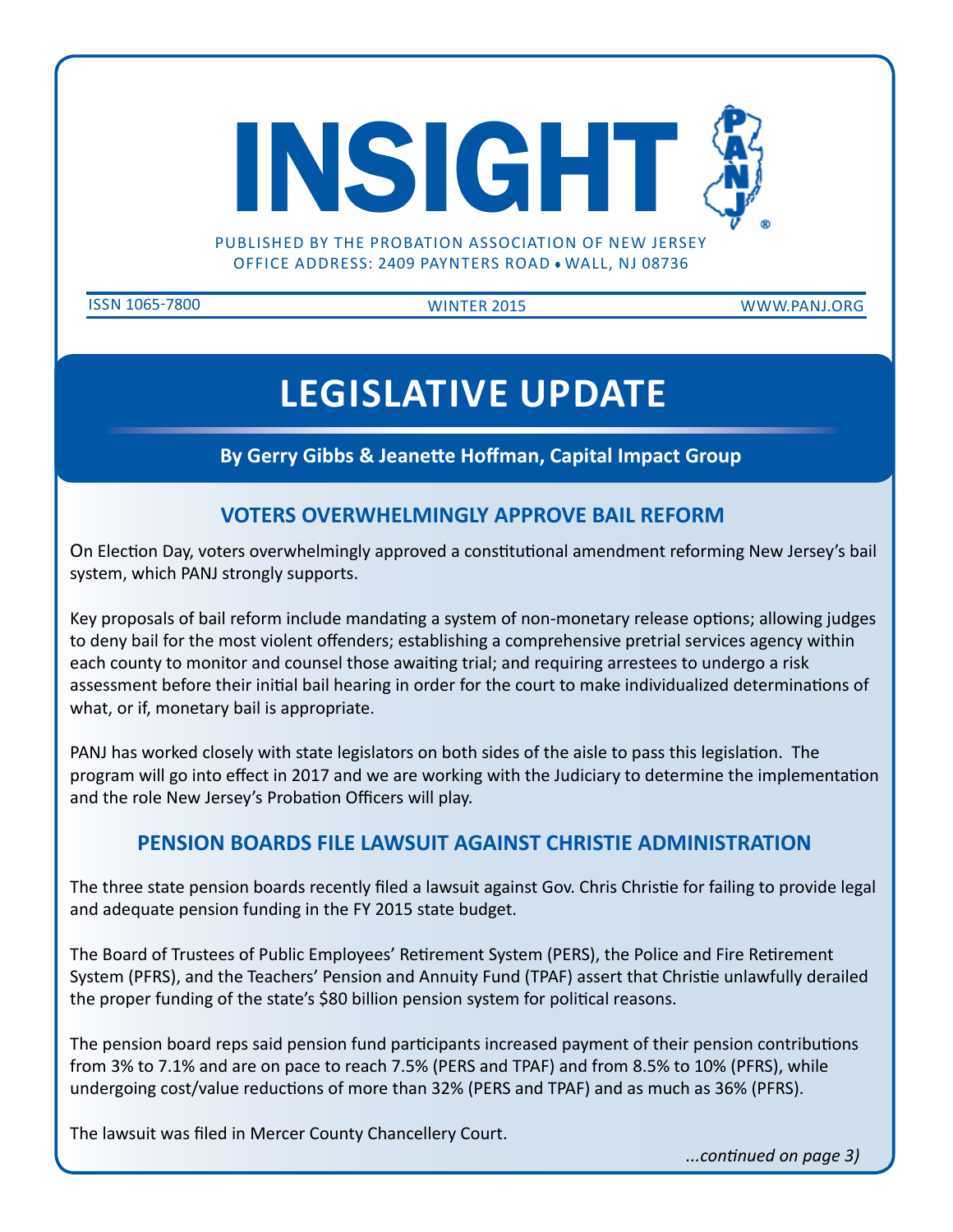*"You must never be fearful about what you are doing when it is right."* **- Rosa Parks, Civil Rights Activist**



PANJ and its membership continue to face numerous obstacles which have been presented by the Administration, the State Legislature, Agencies and our own Employer. The wave of anti-employee sentiment is not only prevalent in New Jersey, but also across the country.

PANJ is working to secure a fair contract which protects its members, not weakens them. We are working through litigation to make sure that our pension is properly funded and that we have a COLA adjustment when we retire. We also have agency appeals to protect our contractual language regarding our steps. Without your Union, PANJ, there is little hope of stemming the spread of low wages, job insecurity and economic instability for our members and their families.

We will not bow to the chorus of political leaders and pundits who wish to weaken our stability. We will continue to represent our members in solidarity and fairness.

PANJ is not fearful of what it is doing because it is right!

In Solidarity,

Dwight Covaleskie President

#### **OFFICIALS**

Dwight Covaleskie **President**

Ellen Cribbin **First V.P., Line Staff**

Gavin Cummings **First V.P., Supervisor's Unit**

Jacqueline Guarini-Sheehan **Second Vice President**

Bridgett Patillo **Northern Regional V.P.**

Stephen McMullen **Central Regional. V.P.**

Linval Lewis **Southern Regional V.P.**

Donald DeHart **Northern Reg. V.P., Supervisor's Unit**

Tracy Adamkiewicz **Central Reg. V.P., Supervisor's Unit**

Glen Moton **Southern Reg. V.P., Supervisor's Unit**

> Anthony Persico **Recording Secretary**

Rebecca Leonard **Financial Secretary**

Susan Campbell **Treasurer**

Kevin Farley **Parliamentarian**

Sabrina Beyah **Sergeant-at-Arms**

**REGIONAL REPRESENTATIVES**

**Region 1** Anne Dutton, Morris Brenda Jones, Essex Miriam Abreu-Borchert, Hudson

**Region 2** Edda Burry, AOC Lynne Taylor, Somerset Nicholas Briscuso, Monmouth

**Region 3** A.Francis Nunan, Cape May Susan Lively, Cumberland Greg Wolf, Salem

## A Message From The President

Dwight Covaleskie

A Message From The Editor

Brothers and Sisters,

It is hard to believe that over a year has already passed since PANJ's current administration was elected and took office. They truly hit the ground running, with a lot of rough terrain to navigate ahead of them. But, they have made great strides and have come a long way since then.

 I have had the privilege to witness, first-hand, how passionate they are about this Union and how hard they have worked toward achieving our common goals, including securing a fair contract for all of our members. We owe a debt of gratitude to all of them, but most especially to our President, Dwight Covaleskie; and to our First Vice Presidents of Line Staff and Supervisors respectively, Ellen Cribbin and Gavin Cummings.

There are still many long and tough battles ahead of them. But I am confident that with their perseverance and strong commitment to this cause, and a little patience on all of our part, that we will win this war!

In Solidarity,

Nick Briscuso Editor

Nick Briscuso

*...continued from page 1)*

As a result of last year's elections, the New Year brought some new faces to the New Jersey Statehouse.

PANJ ally **Assemblyman Joe Cryan** was recently elected Union County Sheriff and will be leaving his position in the Assembly, as will be **Assemblywoman Celeste Riley** who was elected Cumberland County Sheriff. **Assemblyman Bonnie Watson Coleman** was recently elected to Congress in the 12th district and will be leaving the state Legislature. Special county conventions will be held in early 2015 to select replacements for each of these legislative seats.

**Former Assemblyman Nilsa Cruz-Perez** was sworn in to the state Senate in December, replacing Donald Norcross, who resigned after he was elected to Congress in November. Senator Cruz-Perez is the first Hispanic woman to serve in the New Jersey State Senate.

Replacing Senator Norcross as Senate Law and Public Safety Chair is **Senator Linda Greenstein**, who has been a strong advocate for probation in the past. **PANJ President Dwight Covaleskie** and CIG recently met with Senator Greenstein, who said she would post PANJ-supported recidivism legislation (A-2417/S-2334) at the Committee's meeting in January.

## **NEW FACES IN THE STATEHOUSE IN 2015**

## A Look Back At The 2014 PANJ-EF Conference

Thank you to all for another successful Conference! The Community Food Bank would like to thank everyone for their generous donation of 446 pounds of non-perishable items this year!!! The Conference committee members worked hard all year to make this conference great. We hope everyone enjoyed Quizzo night and the cards and dice to enhance the "Casino" theme. Congratulations to the winners, AC PO's, and the other 16 teams who participated in Quizzo night.

The training sessions were well attended. There were so many quality training topics provided for everyone; from practicing self-care to natural response control, sovereign citizens to NJ gangs, batterer to dog fighting, NJ deaf and hard of hearing to immigration consequences, and "I'm in charge" to "STOP IT", just to name a few. It was difficult to decide which ones to attend.

The Conference Committee will begin working on next year's conference in February. We all believe training is a very important, integral part of everyone's daily life interactions. We appreciate all constructive feedback and strive to provide updated and new topics.

We wish everyone a safe and happy winter. We hope to see everyone next year!!!

Thank you again for all your support!

## **By Deneen Hohman, Conference Committee Chair**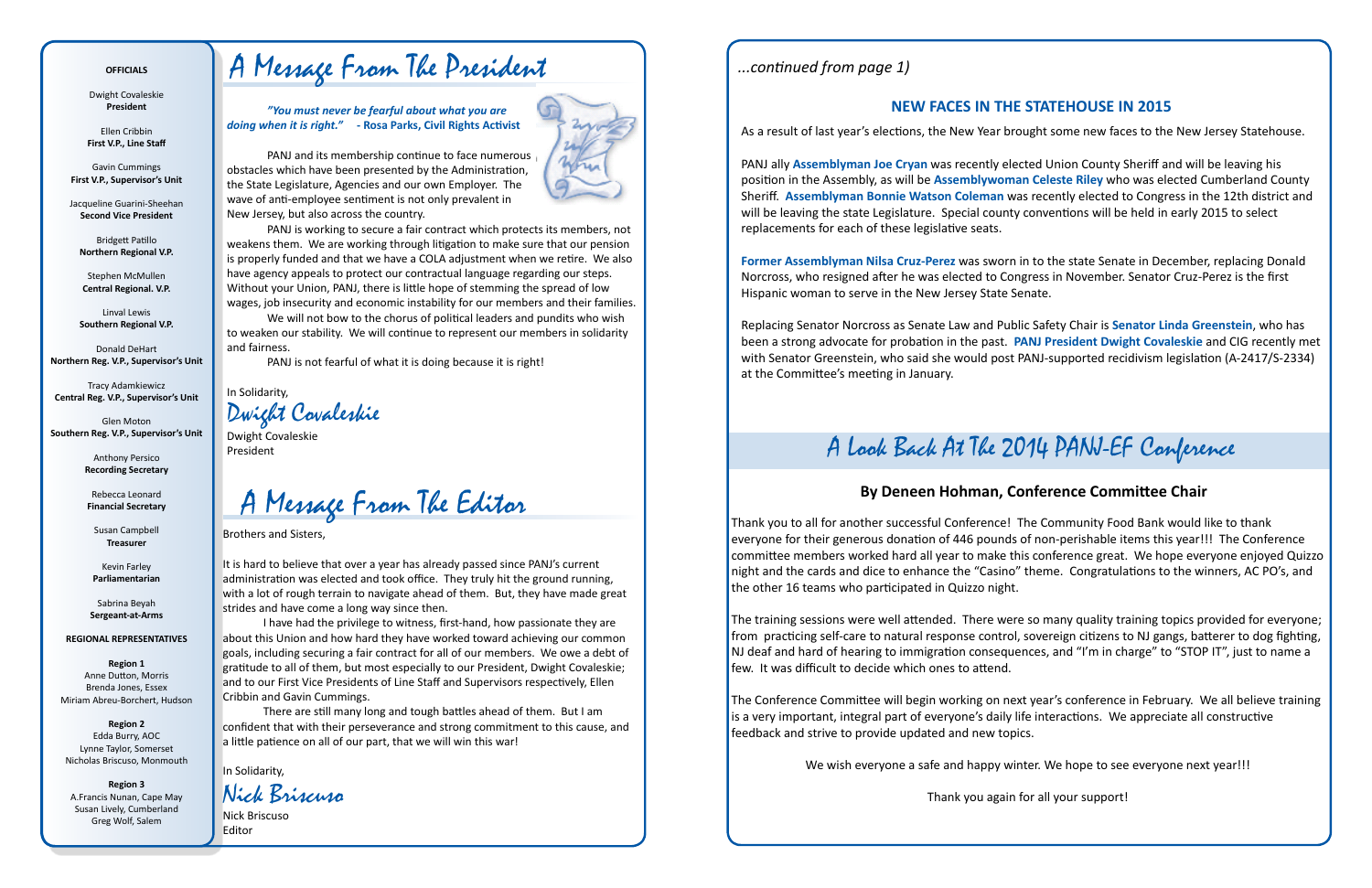## Gloucester County Local 108 Holiday Party

**By Chastity Robinson, SBPO, PANJ Local 108 Secretary**

Just a few short days before Thanksgiving and in the middle of the PANJ-EF Training Conference, Monmouth Probation received the shocking and saddening news that one of our brothers, **Senior Probation Officer, Patrick Flanagan**, had passed away. He was loved by all for his extraordinarily generous nature and contagious laugh. Patrick was a loyal friend, devoted father and dedicated Officer.

PANJ Local 113 recently held a gathering at one of Patrick's favorite places, the Friendly Sons of the Shillelagh in Belmar, to celebrate his life and work. We had a huge turnout of over 70 people. Plaques were presented to commemorate Patrick's 20 plus years of service to the people of Monmouth County and the Probation profession; one for his family and one to hang in our office along with those of other Officers whom we have lost.

Patrick also served fiercely as a Union Shop Steward for Local 113 for many years, fighting for the rights of his fellow Officers. He is sorely missed, but will never be forgotten.

*"Until we meet again Patrick, may God hold you in the palm of His hand"*

"Tis the season to be jolly....Fa La La La!"

In the past few years Gloucester County PANJ Local 108 collaborated with Camden County PANJ Local 109 to host a holiday celebration outside the office at a local restaurant at minimal cost to Probation Officers until December 2011. Over the years there have been good turnouts and we have had the pleasure of spreading holiday cheer with them. We became one big happy family and enjoyed each other's company dancing the night away.

Together we collected gifts for **Toys for Tots**, made a "Very Merry Christmas" for children under the custody of the Department of Child Protection and Permanency (DCP&P) through their Adopt-a-Child program and collected items for our local Gloucester County Domestic Violence Shelter. Some lucky Probation Officer went home with a gift card or basket that they won from our raffle.

However, we had noticed the attendance of our Gloucester County PANJ Local 108 Probation Officers declining and we wanted to bring the spirit of the holidays back into the office. In December 2011, the Gloucester County PANJ Local 108 Executive Board decided to host its **1st Annual Holiday Luncheon** at no cost to our Probation Officers. We spend so much time with our fellow Probation Officers during work hours that we have evolved into one BIG family welcoming anyone who transfers to Gloucester County or is newly hired.

We had a great turnout our 1st year and the number of attendees continues to grow. In December 2012, we agreed on getting parting gifts for our officers with our PANJ logo of Gloucester County PANJ Local 108. The gifts have included a drawstring book bag with a pen, notepad and pen set with post-its, and our most recent gift, acrylic insulated tumblers.

On 12/17/14, we celebrated with our wonderful co-workers again for our **4th Annual Holiday Luncheon**. The Gloucester County PANJ Local 108 Executive Board enjoys sharing the spirit of giving by providing lunch catered by one of our local restaurants. We also picked a program in Gloucester County that we could provide donations to those in need. This year, we collected gently used newborn/infant clothes, diapers, and wipes for **Mother Child Residential** located in Woodbury, NJ. Ms. Kelly Morris, Care Coordinator, came to share some information about what they do and to collect the generous donations we collected. We had the pleasure of PANJ 1st Vice President of Line Staff, Ellen Cribbin, attend our lucheon, who gave us a brief contract update. Having a luncheon at the office, gives all Probation Officers an opportunity to be merry with us without having to go out in the cold and enjoy the company of our co-workers. We hope more Probation Officers join us next year.

We hope that everyone had a Happy Holiday!



## **By Nick Briscuso, PANJ Local 113 President, Region II Rep, PIPC Chair**

# **Patrick Flanagan**